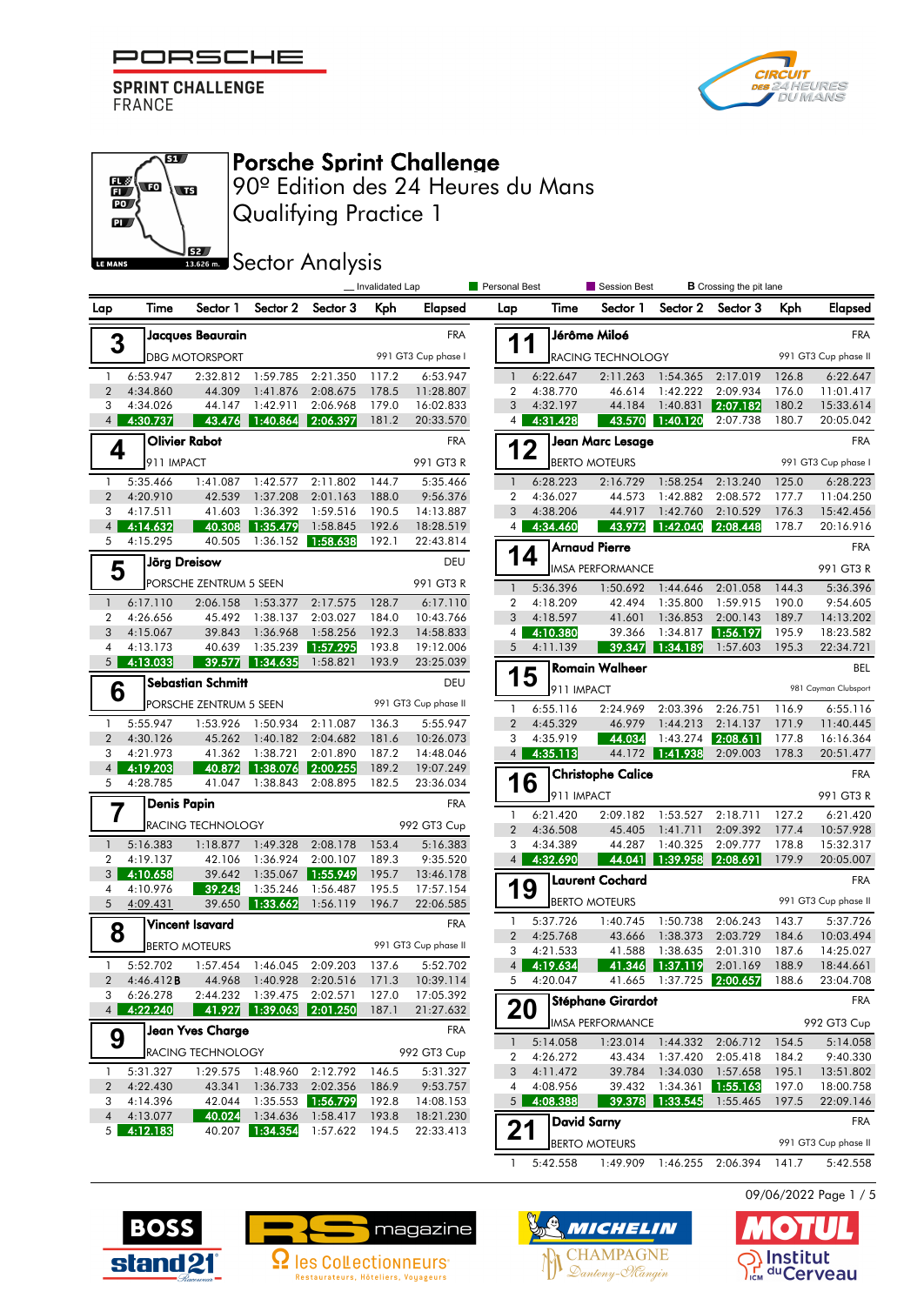



### எ  $\mathbb{E}\left( \mathbf{r}\right)$ Œ  $\overline{\mathbf{D}}$  $\mathbf{p}$ **S2** LE MANS

# Porsche Sprint Challenge

Qualifying Practice 1 90º Edition des 24 Heures du Mans

### **SECTOR Analysis**

|                              |                      |                          |                               |                            | _ Invalidated Lap |                        | Personal Best  |                    | Session Best            |                 | <b>B</b> Crossing the pit lane |       |             |
|------------------------------|----------------------|--------------------------|-------------------------------|----------------------------|-------------------|------------------------|----------------|--------------------|-------------------------|-----------------|--------------------------------|-------|-------------|
| Lap                          | Time                 | Sector 1                 | Sector 2                      | Sector 3                   | Kph               | <b>Elapsed</b>         | Lap            | Time               | Sector 1                | Sector 2        | Sector 3                       | Kph   | Elapsed     |
| $\overline{2}$               | 4:22.180             | 41.888                   | 1:37.318                      | 2:02.974                   | 187.1             | 10:04.738              | 5              | 4:21.773           | 41.658                  | 1:36.914        | 2:03.201                       | 187.4 | 23:46.371   |
| 3                            | 4:17.409             | 41.255                   | 1:37.158                      | 1:58.996                   | 190.6             | 14:22.147              |                |                    | Sébastien Lajoux        |                 |                                |       | <b>FRA</b>  |
| $\overline{4}$<br>5          | 4:17.284<br>4:18.839 | 40.748<br>40.601         | 1:36.587 <br>1:37.330         | 1:59.949<br>2:00.908       | 190.7<br>189.5    | 18:39.431<br>22:58.270 | 30             |                    | <b>BERTO MOTEURS</b>    |                 |                                |       | 992 GT3 Cup |
|                              |                      | Jean Philippe Gambaro    |                               |                            |                   | <b>FRA</b>             | $\mathbf{1}$   | 4:57.485           | 1:12.389                | 1:45.195        | 1:59.901                       | 163.1 | 4:57.485    |
| 22                           |                      |                          |                               |                            |                   |                        | 2              | 4:09.698           | 40.464                  | 1:34.359        | 1:54.875                       | 196.5 | 9:07.183    |
|                              | <b>CLRT</b>          |                          |                               |                            |                   | 992 GT3 Cup            |                | $3 \quad 4:08.356$ | 39.796                  | 1:34.025        | 1:54.535                       | 197.5 | 13:15.539   |
| $\overline{\phantom{a}}$     | 5:09.961             | 1:14.817                 | 1:48.178                      | 2:06.966                   | 156.6             | 5:09.961               | 4              | 4:12.321           | 39.059                  | 1:34.849        | 1:58.413                       | 194.4 | 17:27.860   |
| $\overline{2}$               | 4:13.210             | 40.394                   | 1:36.849                      | 1:55.967                   | 193.7             | 9:23.171               | 5              | 4:22.370B          |                         | 40.004 1:33.626 | 2:08.740                       | 187.0 | 21:50.230   |
| 3<br>4                       | 4:07.579<br>4:07.759 | 39.075                   | 1:33.634 1:54.870<br>1:34.030 |                            | 198.1             | 13:30.750              | 32             |                    | Mohammad J. Alkazemi    |                 |                                |       | <b>KWT</b>  |
| 5                            | 5:09.972B            | 38.714<br>38.768         | 1:33.932                      | 1:55.015<br>2:57.272       | 198.0<br>158.3    | 17:38.509<br>22:48.481 |                | <b>ID RACING</b>   |                         |                 |                                |       | 992 GT3 Cup |
|                              |                      | <b>Bernard Coisne</b>    |                               |                            |                   | <b>FRA</b>             | $\mathbf{1}$   | 6:33.045           | 2:27.625                | 1:55.592        | 2:09.828                       | 123.5 | 6:33.045    |
| 23                           |                      |                          |                               |                            |                   | 981 Cayman Clubsport   | $\overline{2}$ | 4:31.446           | 45.529                  | 1:40.096        | 2:05.821                       | 180.7 | 11:04.491   |
|                              |                      | <b>TINSEAU RACING</b>    |                               |                            |                   |                        | 3              | 4:25.410           | 42.213                  | 1:37.618        | 2:05.579                       | 184.8 | 15:29.901   |
| $\mathbf{1}$                 | 6:56.623             | 2:41.652                 | 1:51.830                      | 2:23.141                   | 116.5             | 6:56.623               | $\overline{4}$ | 4:17.510           | 40.707                  | 1:35.604        | 2:01.199                       | 190.5 | 19:47.411   |
| $\overline{2}$               | 4:40.690             | 45.751                   | 1:44.620                      | 2:10.319                   | 174.8             | 11:37.313              | 5 <sub>1</sub> | 4:15.942           | 40.313                  | 1:35.801        | 1:59.828                       | 191.7 | 24:03.353   |
| 3<br>$\overline{\mathbf{4}}$ | 4:35.734<br>4:36.378 | 44.068<br>44.056         | 1:44.325<br>1:44.090          | 2:07.341<br>2:08.232       | 177.9<br>177.5    | 16:13.047              | 33             |                    | Marlon Hernandez        |                 |                                |       | <b>FRA</b>  |
|                              |                      |                          |                               |                            |                   | 20:49.425              |                | <b>CLRT</b>        |                         |                 |                                |       | 992 GT3 Cup |
| 24                           |                      | Julien Jacquel           |                               |                            |                   | <b>FRA</b>             | $\mathbf{1}$   | 4:51.743           | 1:10.415                | 1:44.194        | 1:57.134                       | 166.4 | 4:51.743    |
|                              |                      | <b>TINSEAU RACING</b>    |                               |                            |                   | 992 GT3 Cup            | $\overline{2}$ | 4:10.207           | 41.479                  | 1:35.274        | 1:53.454                       | 196.1 | 9:01.950    |
| $\mathbf{1}$                 | 5:24.472             | 1:25.236                 | 1:47.332                      | 2:11.904                   | 149.6             | 5:24.472               | 3 <sup>1</sup> | 4:04.529           | 38.694                  | 1:32.635        | 1:53.200                       | 200.6 | 13:06.479   |
| $\overline{2}$               | 4:26.459             | 44.108                   | 1:38.200                      | 2:04.151                   | 184.1             | 9:50.931               | 4              | 4:04.596           | 38.899                  |                 | 1:33.432 1:52.265              | 200.5 | 17:11.075   |
| 3                            | 4:24.907             | 43.012                   | 1:38.500                      | 2:03.395                   | 185.2             | 14:15.838              | 5              | 4:06.280           | 39.725                  | 1:34.087        | 1:52.468                       | 199.2 | 21:17.355   |
| $\overline{4}$               | 4:18.707             | 41.611                   | 1:36.639                      | 2:00.457                   | 189.6             | 18:34.545              |                |                    | <b>Gabriele Rindone</b> |                 |                                |       | LUX         |
| 5                            | 4:24.240             | 42.461                   | 1:36.518                      | 2:05.261                   | 185.6             | 22:58.785              |                | 34                 | <b>MANTHEY RACING</b>   |                 |                                |       | 992 GT3 Cup |
| 25                           |                      | <b>Christophe Mayeur</b> |                               |                            |                   | <b>FRA</b>             | 1              | 5:12.862           | 1:16.081                | 1:47.900        | 2:08.881                       | 155.1 | 5:12.862    |
|                              |                      | <b>BERTO MOTEURS</b>     |                               |                            |                   | 991 GT3 Cup phase I    | $\overline{2}$ | 4:18.336           | 43.380                  | 1:37.552        | 1:57.404                       | 189.9 | 9:31.198    |
| $\mathbf{1}$                 | 6:55.331             | 2:29.436                 | 2:04.150                      | 2:21.745                   | 116.9             | 6:55.331               | 3              | 4:10.892           | 39.955                  | 1:34.505        | 1:56.432                       | 195.5 | 13:42.090   |
| $\overline{2}$               | 4:45.709             | 45.421                   | 1:45.007                      | 2:15.281                   | 171.7             | 11:41.040              | $\overline{4}$ | 4:14.157           | 40.218                  | 1:36.066        | 1:57.873                       | 193.0 | 17:56.247   |
| 3                            | 4:38.997             | 44.713                   | 1:43.647                      | 2:10.637                   | 175.8             | 16:20.037              | 5 <sup>1</sup> | 4:09.110           | 39.507                  | 1:34.075        | 1:55.528                       | 196.9 | 22:05.357   |
| 4                            | 4:47.513             | 45.072                   | 1:46.015                      | 2:16.426                   | 170.6             | 21:07.550              |                |                    | <b>Fuad Sawaya</b>      |                 |                                |       | <b>USA</b>  |
| 27                           |                      | <b>Michel Nourry</b>     |                               |                            |                   | <b>FRA</b>             | 35             |                    | <b>MANTHEY RACING</b>   |                 |                                |       | 992 GT3 Cup |
|                              | 911 IMPACT           |                          |                               |                            |                   | 991 GT3 Cup phase II   | $\mathbf{1}$   | 5:15.536           | 1:17.216                | 1:47.479        | 2:10.841                       | 153.8 | 5:15.536    |
| $\overline{1}$               | 6:31.762             | 2:21.703                 |                               | 1:56.752 2:13.307          | 123.9             | 6:31.762               | $\overline{2}$ | 4:23.113           | 42.540                  | 1:39.256        | 2:01.317                       | 186.4 | 9:38.649    |
| 2                            | 4:39.757             | 45.717                   |                               | 1:44.344 2:09.696          | 175.3             | 11:11.519              | 3              | 4:10.720           | 39.800                  | 1:34.588        | 1:56.332                       | 195.7 | 13:49.369   |
| 3                            | 4:39.462             | 45.030                   | 1:44.328                      | 2:10.104                   | 175.5             | 15:50.981              | 4              | 4:10.266           | 39.740                  | 1:34.304        | 1:56.222                       | 196.0 | 17:59.635   |
| 4                            | 4:36.072             | 43.591                   | 1:42.700                      | 2:09.781                   | 177.7             | 20:27.053              | 5 <sup>1</sup> | 4:08.639           | 39.123                  | 1:34.408        | 1:55.108                       | 197.3 | 22:08.274   |
| 28                           |                      | Jean Glorieux            |                               |                            |                   | BEL                    |                | 36                 | Alexander Schwarzer     |                 |                                |       | DEU         |
|                              |                      | MARTINET BY ALMERAS      |                               |                            |                   | 992 GT3 Cup            |                |                    | MANTHEY RACING          |                 |                                |       | 992 GT3 Cup |
|                              | 1 4:53.086           |                          | 1:11.629 1:44.149 1:57.308    |                            | 165.6             | 4:53.086               |                | 1 5:13.598         |                         |                 | 1:18.071  1:47.325  2:08.202   | 154.8 | 5:13.598    |
| 2                            | 4:10.486             | 41.466                   | 1:35.839                      | 1:53.181                   | 195.8             | 9:03.572               |                | 2 4:18.054         | 42.890                  | 1:37.771        | 1:57.393                       | 190.1 | 9:31.652    |
| 3                            | 4:04.727             |                          | 38.927 1:33.115 1:52.685      |                            | 200.4             | 13:08.299              |                | 3, 4:10.914        |                         | 39.935 1:34.632 | 1:56.347                       | 195.5 | 13:42.566   |
| 4                            | 4:08.769             |                          | 39.041   1:32.608             | 1:57.120                   | 197.2             | 17:17.068              |                | 4 4:10.539         | 40.254                  |                 | 1:34.870 <b>1:55.415</b>       | 195.8 | 17:53.105   |
| 5 <sup>5</sup>               | 4:24.715 <b>B</b>    | 38.733                   | 1:32.681                      | 2:13.301                   | 185.3             | 21:41.783              | 5              | 4:10.609           | 39.403                  | 1:34.198        | 1:57.008                       | 195.7 | 22:03.714   |
| 29                           |                      | <b>Julien Froment</b>    |                               |                            |                   | FRA                    | 37             |                    | Luc Vanderfeesten       |                 |                                |       | <b>BEL</b>  |
|                              |                      | MARTINET BY ALMERAS      |                               |                            |                   | 992 GT3 Cup            |                |                    | <b>MANTHEY RACING</b>   |                 |                                |       | 992 GT3 Cup |
| $\mathbf{1}$                 | 6:02.849             |                          |                               | 2:03.193 1:49.512 2:10.144 | 133.8             | 6:02.849               | $\mathbf{1}$   | 5:46.709           |                         |                 | 1:44.716 1:50.181 2:11.812     | 140.0 | 5:46.709    |
|                              | 2 4:39.119           |                          | 51.854 1:41.659               | 2:05.606                   | 175.7             | 10:41.968              | $\mathbf{2}$   | 4:23.264           |                         | 43.284 1:37.150 | 2:02.830                       | 186.3 | 10:09.973   |
| 3 <sup>1</sup>               | 4:20.528             | 40.990                   |                               | 1:37.330 2:02.208          | 188.3             | 15:02.496              |                | 3 4:19.999         |                         |                 | 41.686 1:36.404 2:01.909       | 188.7 | 14:29.972   |
|                              | 4 4:22.102           |                          |                               | 43.549 1:36.911 2:01.642   |                   | 187.2 19:24.598        |                | 4 4:19.049         |                         |                 | 41.490 1:36.126 2:01.433 189.4 |       | 18:49.021   |



 $\bullet$ 

nstitut S<sub>ICM</sub> du Cerveau





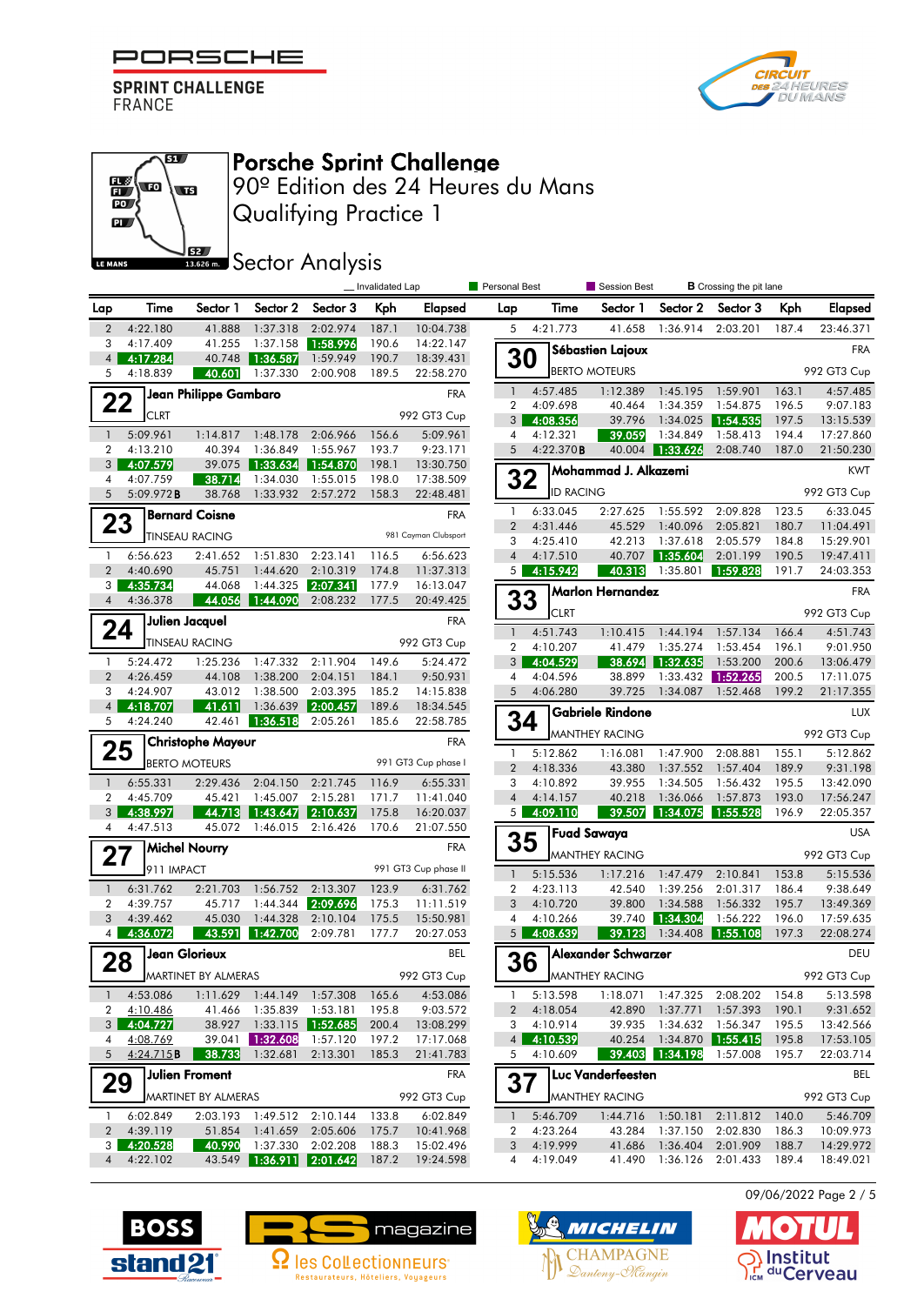



#### எ  $\mathbb{E}\left($  to **ST**  $\overline{\mathbb{D}}$  $\mathbf{p}$ **S2** LE MANS

# Porsche Sprint Challenge

Qualifying Practice 1 90º Edition des 24 Heures du Mans

## **SEZ SECTOR Analysis**

|                                  |                                         |                        |                            |                      | _ Invalidated Lap |                        | <b>Personal Best</b> |                        | Session Best                  |                             | <b>B</b> Crossing the pit lane   |                      |                                          |  |
|----------------------------------|-----------------------------------------|------------------------|----------------------------|----------------------|-------------------|------------------------|----------------------|------------------------|-------------------------------|-----------------------------|----------------------------------|----------------------|------------------------------------------|--|
| Lap                              | Time                                    | Sector 1               | Sector 2                   | Sector 3             | Kph               | Elapsed                | Lap                  | Time                   | Sector 1                      | Sector 2                    | Sector 3                         | Kph                  | Elapsed                                  |  |
| 5 <sub>1</sub>                   | 4:16.665                                | 40.614                 | 1:35.637                   | 2:00.414             | 191.1             | 23:05.686              | 5                    | 4:21.176               | 41.515                        | 1:36.662                    | 2:02.999                         | 187.8                | 22:57.156                                |  |
| 43                               |                                         | <b>Lionel Rigaud</b>   |                            |                      |                   | <b>FRA</b>             |                      | 50                     | Michel Ettouati               |                             |                                  |                      | <b>FRA</b>                               |  |
|                                  | <b>DSR RACING</b>                       |                        |                            |                      |                   | 991 GT3 Cup phase II   |                      |                        | <b>IMSA PERFORMANCE</b>       |                             |                                  |                      | 992 GT3 Cup                              |  |
| $\mathbf{1}$                     | 5:52.238                                | 1:51.332               | 1:49.920                   | 2:10.986             | 137.8             | 5:52.238               | $\mathbf{1}$         | 5:26.138               | 1:31.226                      | 1:46.105                    | 2:08.807                         | 148.8                | 5:26.138                                 |  |
| $\overline{2}$                   | 4:26.679                                | 44.338                 | 1:39.874                   | 2:02.467             | 183.9             | 10:18.917              | 2                    | 5:26.569               | 44.414                        | 1:39.081                    | 3:03.074                         | 150.2                | 10:52.707                                |  |
| 3                                | 4:21.162                                | 41.407                 | 1:37.692                   | 2:02.063             | 187.8             | 14:40.079              | 3 <sup>1</sup>       | 4:21.216               | 41.151                        | 1:37.753                    | 2:02.312                         | 187.8                | 15:13.923                                |  |
| $\overline{4}$<br>5 <sub>1</sub> | 4:25.498<br>4:22.731                    | 43.068<br>41.956       | 1:39.562<br>1:38.391       | 2:02.868<br>2:02.384 | 184.8<br>186.7    | 19:05.577<br>23:28.308 | 4<br>5               | 4:21.598<br>4:47.881   | 53.496                        | 41.603 1:37.425<br>1:50.456 | 2:02.570<br>2:03.929             | 187.5<br>170.4       | 19:35.521<br>24:23.402                   |  |
|                                  |                                         |                        |                            |                      |                   | <b>FRA</b>             |                      |                        | <b>Patrice Garrouste</b>      |                             |                                  |                      | <b>FRA</b>                               |  |
| 44                               | Jean Luc Deblangey<br>RACING TECHNOLOGY |                        |                            |                      |                   | 991 GT3 Cup phase II   |                      | 56<br><b>DS EVENTS</b> |                               |                             |                                  | 981 Cayman Clubsport |                                          |  |
|                                  |                                         |                        |                            |                      |                   |                        |                      |                        |                               |                             |                                  |                      |                                          |  |
| $\overline{1}$<br>2              | 5:51.333<br>4:29.168                    | 1:51.826<br>44.428     | 1:48.237<br>1:41.464       | 2:11.270<br>2:03.276 | 138.1<br>182.2    | 5:51.333<br>10:20.501  | -1<br>2              | 6:02.403<br>4:53.107   | 1:57.985<br>52.789            | 1:49.374<br>1:49.564        | 2:15.044<br>2:10.754             | 133.9<br>167.4       | 6:02.403<br>10:55.510                    |  |
| 3                                | 4:20.383                                | 41.208                 | 1:38.206                   | ▌2:00.969▎           | 188.4             | 14:40.884              | 3                    | 4:42.572               | 43.017                        | 1:42.831                    | 2:16.724                         | 173.6                | 15:38.082                                |  |
| 4                                | 4:22.540                                | 42.605                 | 1:38.429                   | 2:01.506             | 186.8             | 19:03.424              | 4 <sup>1</sup>       | 4:29.337               | 42.829                        | 1:41.677                    | 2:04.831                         | 182.1                | 20:07.419                                |  |
| $\overline{5}$                   | 4:21.526                                | 41.796                 | 1:38.380                   | 2:01.350             | 187.6             | 23:24.950              |                      |                        | Gérard Zanoni                 |                             |                                  |                      | <b>FRA</b>                               |  |
| 45                               |                                         | <b>Boris Gimond</b>    |                            |                      |                   | <b>FRA</b>             | 57                   | <b>DS EVENTS</b>       |                               |                             |                                  |                      | 981 Cayman Clubsport                     |  |
|                                  |                                         | <b>BERTO MOTEURS</b>   |                            |                      |                   | 992 GT3 Cup            | -1                   | 7:12.082               | 2:40.404 2:02.725             |                             | 2:28.953                         | 112.3                | 7:12.082                                 |  |
| $\mathbf{1}$                     | 5:44.586                                | 1:52.382               | 1:44.420                   | 2:07.784             | 140.8             | 5:44.586               | 2                    | 4:53.921               | 47.938                        | 1:48.779                    | 2:17.204                         | 166.9                | 12:06.003                                |  |
| $\overline{2}$                   | 4:20.751                                | 43.591                 | 1:36.894                   | 2:00.266             | 188.1             | 10:05.337              | 3                    | 4:49.378               |                               | 46.095 1:46.702             | 2:16.581                         | 169.5                | 16:55.381                                |  |
| 3                                | 4:19.271                                | 41.945                 | 1:36.750                   | 2:00.576             | 189.2             | 14:24.608              | 4 <sup>1</sup>       | 4:46.756               | 45.921                        | 1:46.762                    | 2:14.073                         | 171.1                | 21:42.137                                |  |
| $\overline{4}$                   | 4:15.603                                | 41.218                 | 1:35.433                   | 1:58.952             | 191.9             | 18:40.211              |                      |                        | François-Xavier Bourdin       |                             |                                  |                      | <b>FRA</b>                               |  |
| 5 <sup>1</sup>                   | 4:14.364                                | 40.585                 | 1:34.547                   | 1:59.232             | 192.8             | 22:54.575              |                      | 58<br><b>DS EVENTS</b> |                               |                             |                                  |                      | 981 Cayman Clubsport                     |  |
| 46                               |                                         | Gregg Gorski           |                            |                      |                   | <b>USA</b>             | -1                   | 7:21.070               | 2:43.435                      | 2:01.924                    | 2:35.711                         | 110.0                | 7:21.070                                 |  |
|                                  |                                         | <b>HRT PERFORMANCE</b> |                            |                      |                   | 992 GT3 Cup            | $\overline{2}$       | 4:53.933               | 47.262                        | 1:49.511                    | 2:17.160                         | 166.9                | 12:15.003                                |  |
| $\overline{1}$                   | 6:18.042                                | 2:07.580               | 1:54.093                   | 2:16.369             | 128.4             | 6:18.042               | 3                    | 4:50.515               |                               | 46.448 1:48.354             | 2:15.713                         | 168.9                | 17:05.518                                |  |
| $\overline{2}$                   | 4:31.796                                | 46.683                 | 1:38.963                   | 2:06.150             | 180.5             | 10:49.838              | 4 <sup>1</sup>       | 4:48.836               | 46.303                        | 1:48.838                    | 2:13.695                         | 169.8                | 21:54.354                                |  |
| 3<br>4                           | 4:19.976<br>4:17.069                    | 42.380<br>41.628       | 1:37.213<br>1:36.368       | 2:00.383<br>1:59.073 | 188.7<br>190.8    | 15:09.814<br>19:26.883 |                      | 59                     | <b>Pierre Vassallo</b>        |                             |                                  |                      | <b>FRA</b>                               |  |
| 5 <sup>1</sup>                   | 4:15.884                                |                        | 41.776 1:35.091            | 1:59.017             | 191.7             | 23:42.767              |                      |                        | <b>IMSA PERFORMANCE</b>       |                             |                                  |                      | 991 GT3 Cup phase I                      |  |
|                                  |                                         | Axel Sartingen         |                            |                      |                   | GEU                    | -1                   | 7:02.383               | 2:25.995                      | 2:04.673                    | 2:31.715                         | 114.9                | 7:02.383                                 |  |
| 47                               |                                         | <b>HRT PERFORMANCE</b> |                            |                      |                   | 992 GT3 Cup            | 2 <sup>1</sup>       | 5:13.158               | 54.734                        | 1:54.809                    | 2:23.615                         | 156.6                | 12:15.541                                |  |
|                                  |                                         |                        |                            |                      |                   |                        | 3                    | $5:17.982$ <b>B</b>    | 47.339                        | 1:58.721                    | 2:31.922                         | 154.3                | 17:33.523                                |  |
| $\mathbf{1}$<br>$\overline{2}$   | 5:18.264<br>4:25.316                    | 1:15.065<br>43.724     | 1:51.656<br>1:38.941       | 2:11.543<br>2:02.651 | 152.5<br>184.9    | 5:18.264<br>9:43.580   | 61                   |                        | Adrian D'Silva                |                             |                                  |                      | <b>MYS</b>                               |  |
| 3                                | 4:20.527                                | 42.213                 | 1:36.763                   | 2:01.551             | 188.3             | 14:04.107              |                      |                        | <b>EARL BAMBER MOTORSPORT</b> |                             |                                  |                      | 991 GT3 R                                |  |
| $\overline{4}$                   | 4:20.457                                | 42.513                 | 1:35.720                   | 2:02.224             | 188.3             | 18:24.564              | $\mathbf{1}$         | 5:22.254               | 1:22.160                      | 1:48.653                    | 2:11.441                         | 150.6                | 5:22.254                                 |  |
| 5 <sub>1</sub>                   | 4:15.293                                | 40.669                 | 1:34.977                   | 1:59.647             | 192.1             | 22:39.857              | $\overline{2}$       | 4:27.932               | 42.447                        | 1:39.623                    | 2:05.862                         | 183.1                | 9:50.186                                 |  |
|                                  | Kerong Li                               |                        |                            |                      |                   | <b>CHN</b>             | 3                    | 4:14.301               | 41.319                        | 1:34.928                    | 1:58.054                         | 192.9                | 14:04.487                                |  |
| 48                               |                                         | HRT PERFORMANCE        |                            |                      |                   | 992 GT3 Cup            | 4                    | 4:14.428               | 40.743                        | 1:34.575                    | 1:59.110                         | 192.8                | 18:18.915                                |  |
| $\mathbf{1}$                     | 5:56.474                                |                        | 1:56.026 1:49.763 2:10.685 |                      | 136.1             | 5:56.474               |                      | $5 \quad 4:13.771$     |                               |                             | 40.902 1:34.715 1:58.154 193.3   |                      | 22:32.686                                |  |
| 2                                | 4:48.994                                | 59.691                 | 1:44.072                   | 2:05.231             | 169.7             | 10:45.468              |                      | 62                     | Ioannis Plagos                |                             |                                  |                      | GRC                                      |  |
|                                  | $3$ 4:18.195                            |                        | 41.394 1:37.106 1:59.695   |                      | 190.0             | 15:03.663              |                      |                        | AD MOMENTUM RACING by VTP     |                             |                                  |                      | 981 Cayman Clubsport                     |  |
| 4                                | 4:15.833                                | 41.189                 |                            |                      | 191.7             | 19:19.496              | $\mathbf{1}$         | 6:52.956               |                               |                             | 2:20.437 2:11.697 2:20.822       | 117.5                | 6:52.956                                 |  |
| 5 <sup>5</sup>                   | 4:19.927                                | 41.963                 | 1:35.489                   | 2:02.475             | 188.7             | 23:39.423              | $\overline{2}$       | 4:33.366               |                               |                             | 43.714 1:40.806 2:08.846         | 179.4                | 11:26.322                                |  |
| 49                               |                                         | Aurelijus Rusteika     |                            |                      |                   | LTU                    | 3                    | 4:32.323               |                               |                             | 44.357 1:40.151 2:07.815         | 180.1                | 15:58.645                                |  |
|                                  |                                         | <b>HRT PERFORMANCE</b> |                            |                      |                   | 992 GT3 Cup            | 4 <sup>1</sup>       | 4:26.615               |                               |                             | 42.042 1:39.045 2:05.528         | 184.0                | 20:25.260                                |  |
| -1.                              | 5:39.505                                |                        | 1:40.138 1:52.400          | 2:06.967             | 142.9             | 5:39.505               |                      | 64                     | <b>Dimitri Verza</b>          |                             |                                  |                      | <b>FRA</b>                               |  |
| $\overline{2}$                   | 4:24.509                                |                        | 43.818 1:37.244            | 2:03.447             | 185.5             | 10:04.014              |                      |                        | <b>CG MOTORSPORT</b>          |                             |                                  |                      | 718 Cayman Clubsport                     |  |
| 3                                | 4:16.862                                |                        | 41.578 1:35.919 1:59.365   |                      | 191.0             | 14:20.876              | 1                    | 6:00.708               |                               |                             | 1:57.133 1:49.419 2:14.156 134.5 |                      | 6:00.708                                 |  |
|                                  | $4 \mid 4:15.104$                       |                        | 40.243 1:35.505 1:59.356   |                      | 192.3             | 18:35.980              |                      | 2 4:53.893             |                               |                             |                                  |                      | 51.894 1:46.871 2:15.128 166.9 10:54.601 |  |

09/06/2022 Page 3 / 5







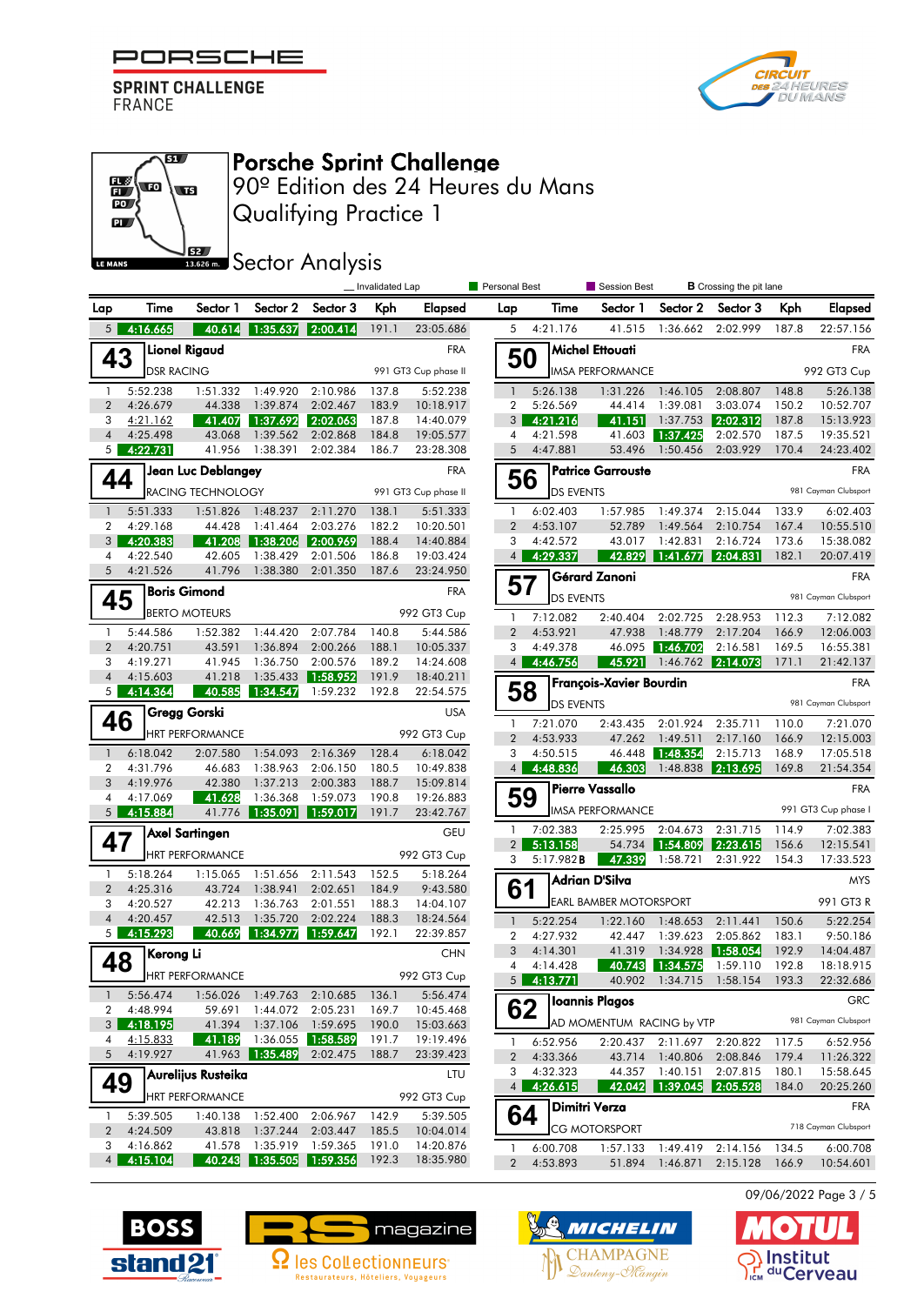



### எ  $\mathbb{E}\left($  to Œ PO<sub>J</sub>  $\mathbf{p}$ **S2** LE MANS

Porsche Sprint Challenge

Qualifying Practice 1 90º Edition des 24 Heures du Mans

**ISSECTION** Sector Analysis

|                                  |                           |                         |                            |                                | _ Invalidated Lap |                        | <b>Personal Best</b>           |                        | Session Best          |                                   | <b>B</b> Crossing the pit lane             |                |                        |
|----------------------------------|---------------------------|-------------------------|----------------------------|--------------------------------|-------------------|------------------------|--------------------------------|------------------------|-----------------------|-----------------------------------|--------------------------------------------|----------------|------------------------|
| Lap                              | Time                      | Sector 1                | Sector 2                   | Sector 3                       | Kph               | Elapsed                | Lap                            | Time                   | Sector 1              | Sector 2                          | Sector 3                                   | Kph            | <b>Elapsed</b>         |
| 3                                | 4:29.730                  | 43.586                  | 1:41.351                   | 2:04.793                       | 181.9             | 15:24.331              |                                |                        | <b>Bruce Belloeil</b> |                                   |                                            |                | <b>FRA</b>             |
| $\overline{4}$<br>5              | 4:27.531<br>4:50.588      | 43.023<br>42.866        | 1:40.550 <br>1:50.480      | 2:03.958<br>2:17.242           | 183.4<br>168.8    | 19:51.862<br>24:42.450 | 77                             | <b>CLRT</b>            |                       |                                   |                                            |                | 992 GT3 Cup            |
|                                  |                           | <b>Howard Blank</b>     |                            |                                |                   | <b>USA</b>             | -1                             | 5:25.362               | 1:27.740              | 1:46.286                          | 2:11.336                                   | 149.2          | 5:25.362               |
| 66                               |                           |                         |                            |                                |                   |                        | 2                              | 4:26.250               | 44.628                | 1:38.000                          | 2:03.622                                   | 184.2          | 9:51.612               |
|                                  | <b>CLRT</b>               |                         |                            |                                |                   | 992 GT3 Cup            | 3                              | 4:23.300               | 43.354                | 1:38.904                          | 2:01.042                                   | 186.3          | 14:14.912              |
| $\mathbf{1}$                     | 5:18.717                  | 1:22.543                | 1:46.205                   | 2:09.969                       | 152.3             | 5:18.717               | 4                              | 4:15.372               | 40.795                | 1:35.105                          | 1:59.472                                   | 192.1          | 18:30.284              |
| $\overline{2}$<br>3              | 4:22.545<br>4:17.370      | 43.828<br>40.976        | 1:37.531<br>1:36.230       | 2:01.186<br>2:00.164           | 186.8<br>190.6    | 9:41.262<br>13:58.632  | 5                              | 4:25.346B              | 41.619                | 1:36.259                          | 2:07.468                                   | 184.9          | 22:55.630              |
| 4                                | 4:15.830                  | 40.474                  | 1:36.316                   | 1:59.040                       | 191.7             | 18:14.462              | 79                             |                        | Steve Liquorish       |                                   |                                            |                | <b>GBR</b>             |
| 5 <sup>1</sup>                   | 4:12.272                  | 40.882                  | $\sqrt{1:34.451}$          | 1:56.939                       | 194.4             | 22:26.734              |                                | <b>GDL RACING</b>      |                       |                                   |                                            |                | 992 GT3 Cup            |
|                                  |                           | Jean Charles Carminati  |                            |                                |                   | <b>FRA</b>             | 1                              | 5:27.668               | 1:32.264              | 1:47.414                          | 2:07.990                                   | 148.1          | 5:27.668               |
| 67                               |                           | RIVIERA MOTORSPORT      |                            |                                |                   | 718 Cayman Clubsport   | $\overline{2}$                 | 4:24.785               | 44.114                | 1:38.976                          | 2:01.695                                   | 185.3          | 9:52.453               |
|                                  |                           |                         |                            |                                |                   |                        | 3                              | 4:27.623               | 42.780                | 1:39.587                          | 2:05.256                                   | 183.3          | 14:20.076              |
| $\mathbf{1}$<br>$\overline{2}$   | 6:17.646<br>4:40.756      | 2:04.276<br>47.716      | 1:54.183<br>1:43.425       | 2:19.187<br>2:09.615           | 128.5<br>174.7    | 6:17.646<br>10:58.402  | $\overline{4}$<br>5            | 4:14.627<br>4:12.822   | 40.187<br>40.416      | 1:35.296<br>  1:35.015   1:57.391 | 1:59.144                                   | 192.6<br>194.0 | 18:34.703<br>22:47.525 |
| 3                                | 4:32.635                  | 44.431                  | 1:40.305                   | 2:07.899                       | 179.9             | 15:31.037              |                                |                        |                       |                                   |                                            |                |                        |
| $\overline{4}$                   | 4:24.371                  | 42.052                  | 1:40.030                   | 2:02.289                       | 185.5             | 19:55.408              | 80                             |                        | Roberto Fecchio       |                                   |                                            |                | <b>ITA</b>             |
| 5 <sub>1</sub>                   | 4:28.448                  | 42.607                  | 1:42.772                   | 2:03.069                       | 182.7             | 24:23.856              |                                |                        | <b>GDL RACING</b>     |                                   |                                            |                | 991 GT3 Cup phase II   |
|                                  |                           | <b>Didier Jardin</b>    |                            |                                |                   | <b>FRA</b>             | $\mathbf{1}$                   | 6:16.946               | 2:02.768              | 1:54.677                          | 2:19.501                                   | 128.7          | 6:16.946               |
| 68                               |                           | <b>CG MOTORSPORT</b>    |                            |                                |                   | 981 Cayman Clubsport   | 2                              | 4:43.247               | 47.332                | 1:43.933                          | 2:11.982                                   | 173.2          | 11:00.193              |
|                                  |                           |                         |                            |                                |                   |                        | 3                              | 4:32.941               | 44.658                | 1:40.487                          | 2:07.796                                   | 179.7          | 15:33.134              |
| $\overline{1}$<br>$\overline{2}$ | 7:10.219<br>4:53.381      | 2:44.492<br>47.420      | 2:01.306<br>1:48.016       | 2:24.421<br>2:17.945           | 112.8<br>167.2    | 7:10.219<br>12:03.600  | 4 <sup>1</sup>                 | 4:30.675               | 43.429                | 1:40.344                          | 2:06.902                                   | 181.2          | 20:03.809              |
| 3                                | 4:49.300                  | 46.302                  | 1:46.026                   | 2:16.972                       | 169.6             | 16:52.900              | 81                             |                        | <b>Jim Michaelian</b> |                                   |                                            |                | <b>USA</b>             |
| 4 <sup>1</sup>                   | 4:44.758                  | 45.241                  | 1:44.650                   | 2:14.867                       | 172.3             | 21:37.658              |                                | <b>GDL RACING</b>      |                       |                                   |                                            |                | 991 GT3 Cup phase II   |
|                                  |                           | <b>Rodolphe Gabrion</b> |                            |                                |                   | <b>FRA</b>             | 1                              | 6:38.009               | 2:24.429              | 1:54.657                          | 2:18.923                                   | 121.9          | 6:38.009               |
| 70                               |                           | <b>REMPP RACING</b>     |                            |                                |                   | 981 Cayman Clubsport   | $\overline{2}$                 | 4:47.931               | 46.897                | 1:46.790                          | 2:14.244                                   | 170.4          | 11:25.940              |
| $\mathbf{1}$                     | 6:52.207                  | 2:15.329                | 2:10.120                   |                                |                   |                        | 3 <sup>1</sup>                 | 4:42.130<br>4:44.473   | 46.573<br>46.906      | 1:44.046                          | 2:11.511                                   | 173.9          | 16:08.070              |
| $\overline{2}$                   | 4:26.725                  | 42.780                  | 1:40.170                   | 2:26.758<br>2:03.775           | 117.7<br>183.9    | 6:52.207<br>11:18.932  | 4                              |                        |                       | 1:44.394                          | 2:13.173                                   | 172.4          | 20:52.543              |
| 3                                | 4:39.128                  | 43.604                  | 1:46.270                   | 2:09.254                       | 175.7             | 15:58.060              | 82                             |                        | Stefano Borghi        |                                   |                                            |                | <b>ITA</b>             |
| $\overline{4}$                   | 4:22.492                  | 41.315                  | 1:39.431                   | 2:01.746                       | 186.9             | 20:20.552              |                                |                        | <b>GDL RACING</b>     |                                   |                                            |                | 991 GT3 Cup phase II   |
|                                  |                           | Hervé Glinche           |                            |                                |                   | <b>FRA</b>             | -1                             | 5:56.879               | 2:00.811              | 1:47.589                          | 2:08.479                                   | 136.0          | 5:56.879               |
| 72                               |                           | <b>GLINCHE RACING</b>   |                            |                                |                   | 981 Cayman Clubsport   | 2                              | 4:29.997               | 45.144                | 1:39.950                          | 2:04.903                                   | 181.7          | 10:26.876              |
| $\overline{1}$                   | 5:47.620                  | 1:50.152                | 1:50.445                   | 2:07.023                       | 139.6             | 5:47.620               | 3<br>4 <sup>1</sup>            | 4:22.262<br>4:17.270   | 41.068<br>40.671      | 1:38.710<br>  1:36.649            | 2:02.484<br>  1:59.950                     | 187.0<br>190.7 | 14:49.138<br>19:06.408 |
| $\overline{2}$                   | 4:28.419                  | 45.957                  | 1:41.767                   | 2:00.695                       | 182.8             | 10:16.039              | 5                              | 4:36.274B              | 41.512                | 1:36.937                          | 2:17.825                                   | 177.6          | 23:42.682              |
| 3                                | 4:21.556                  | 41.357                  | 1:38.880                   | 2:01.319                       | 187.5             | 14:37.595              |                                |                        | <b>Bashar Mardini</b> |                                   |                                            |                | UAE                    |
| $\overline{4}$                   | 4:20.092                  | 41.021                  | 1:39.345                   | 1:59.726                       | 188.6             | 18:57.687              | 83                             |                        |                       |                                   |                                            |                |                        |
| 5 <sup>1</sup>                   | 4:21.095                  | 41.487                  | 1:39.179                   | 2:00.429                       | 187.9             | 23:18.782              |                                |                        | <b>HUBER RACING</b>   |                                   |                                            |                | 992 GT3 Cup            |
| 73                               |                           | <b>Laurent Nuss</b>     |                            |                                |                   | <b>FRA</b>             | $\mathbf{1}$                   | 4:49.996               | 1:11.218              | 1:41.503                          | 1:57.275                                   | 167.4          | 4:49.996               |
|                                  | $\blacksquare$ 911 IMPACT |                         |                            |                                |                   | 718 Cayman Clubsport   | $\overline{2}$                 | 4:11.167<br>3 4:06.734 |                       | 41.431 1:35.973                   | 1:53.763<br>38.706 1:33.534 1:54.494 198.8 | 195.3          | 9:01.163<br>13:07.897  |
| $\mathbf{1}$                     | 6:44.902                  |                         | 2:21.243 2:03.278 2:20.381 |                                | 119.9             | 6:44.902               |                                | 4 4:04.165             |                       |                                   |                                            | 200.9          | 17:12.062              |
| $\overline{2}$                   | 4:33.701                  | 44.046                  | 1:42.426                   | 2:07.229                       | 179.2             | 11:18.603              | 5                              | 4:09.656               | 39.150                | 1:34.546                          | 1:55.960                                   | 196.5          | 21:21.718              |
|                                  | 3 4:31.184                | 43.725                  | 1:40.479                   | 2:06.980                       | 180.9             | 15:49.787              |                                | <b>Kai Pfister</b>     |                       |                                   |                                            |                | DEU                    |
|                                  | 4 4:28.040                | 42.713                  | 1:40.676                   | 2:04.651                       | 183.0             | 20:17.827              | 84                             |                        |                       |                                   |                                            |                |                        |
| 76                               |                           | <b>Damien Legrez</b>    |                            |                                |                   | FRA                    |                                |                        | <b>HUBER RACING</b>   |                                   |                                            |                | 992 GT3 Cup            |
|                                  |                           | <b>CG MOTORSPORT</b>    |                            |                                |                   | 718 Cayman Clubsport   | $\mathbf{1}$<br>$\overline{2}$ | 5:06.042<br>4:22.307   | 43.596                | 1:40.436                          | 1:12.791  1:48.183  2:05.068<br>1:58.275   | 158.6<br>187.0 | 5:06.042<br>9:28.349   |
| $\mathbf{1}$                     | 6:26.533                  | 2:05.381                | 1:53.694                   | 2:27.458                       | 125.6             | 6:26.533               | 3                              | 4:13.009               | 40.098                | 1:35.404                          | 1:57.507                                   | 193.9          | 13:41.358              |
| $\overline{2}$                   | 4:36.114                  | 44.656                  | 1:43.484                   | 2:07.974                       | 177.7             | 11:02.647              | $\overline{4}$                 | 4:11.420               | 40.453                | 1:34.449                          | 1:56.518                                   | 195.1          | 17:52.778              |
| 3                                | 4:32.088                  | 43.336                  | 1:42.149 2:06.603          |                                | 180.3             | 15:34.735              | 5 <sub>1</sub>                 | 4:09.396               | 39.250                | 1:33.922                          | 1:56.224                                   | 196.7          | 22:02.174              |
|                                  | 4 4:30.787                |                         |                            | 42.733 1:41.420 2:06.634 181.2 |                   | 20:05.522              |                                |                        |                       |                                   |                                            |                |                        |